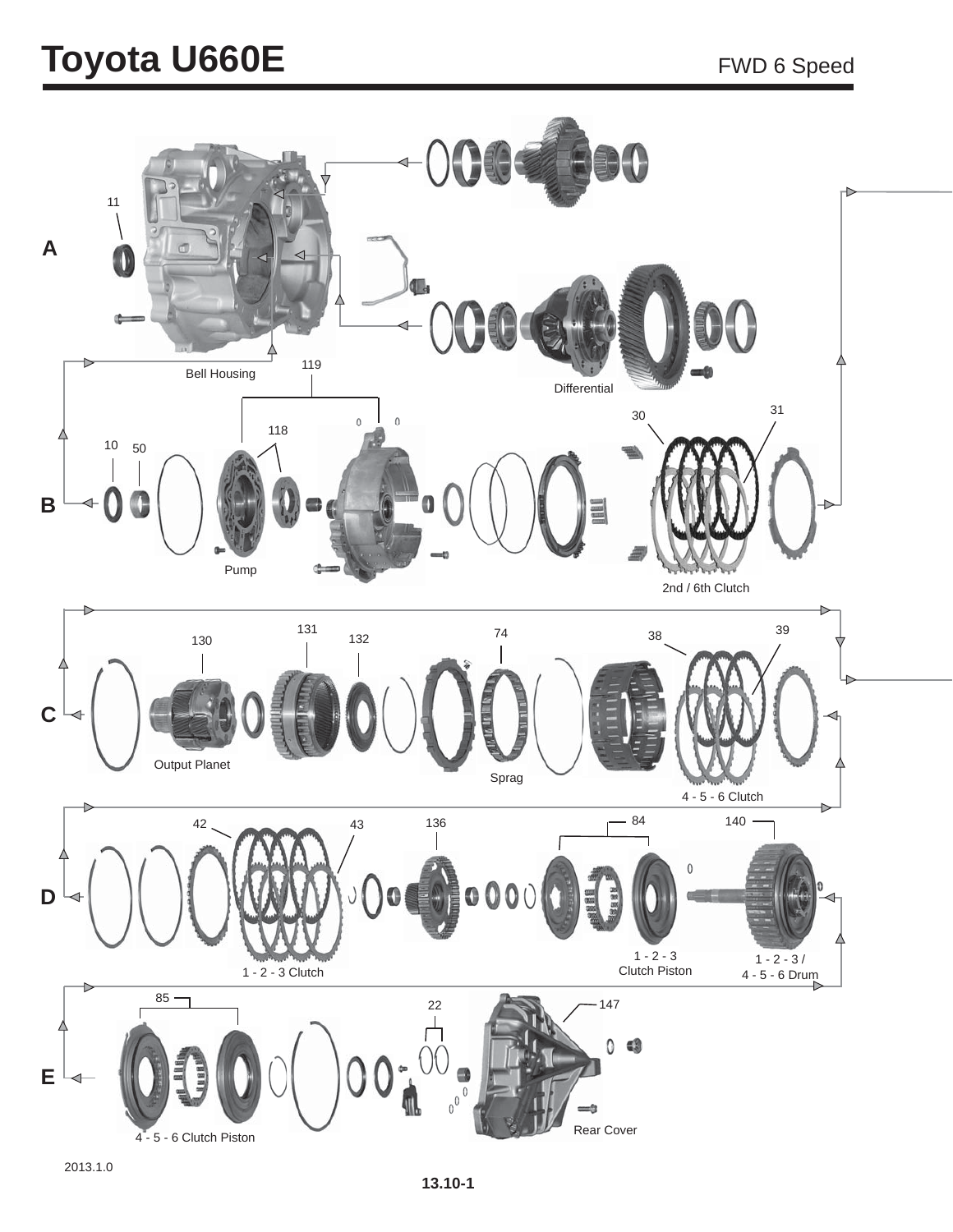#### FWD 6 Speed

# **Toyota U660E**

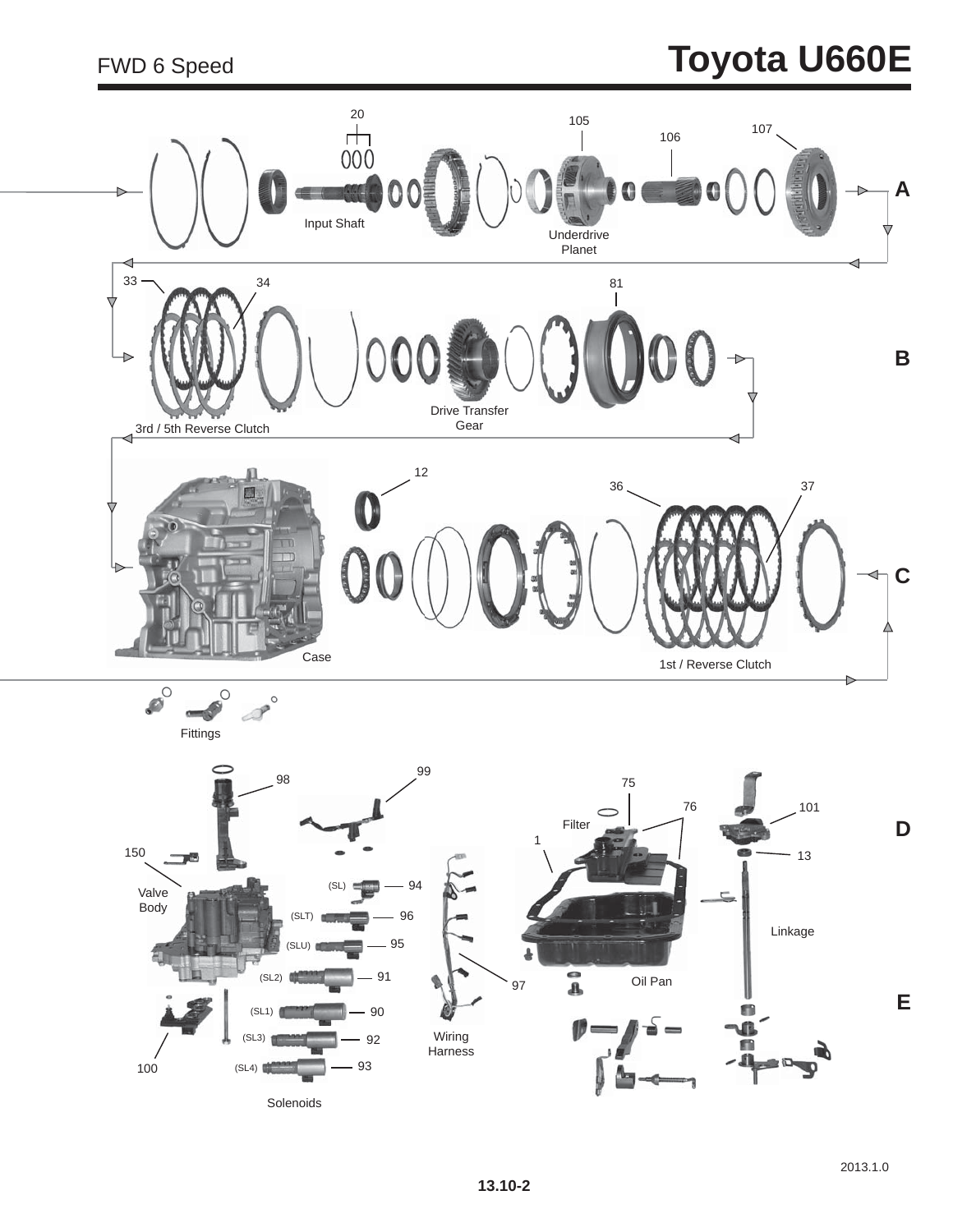## **Toyota U660E/F & U760E/F Series (FWD 6-Speed)**

|                                                                    | <b>VEHICLE</b><br><b>MODEL</b>                                                                                                                                                                                                                                                                                                   |                              | <b>YEARS</b>                                                                                                                                           | <b>ENGINE</b>                                                                                                                                                                                      | <b>DRIVE</b><br><b>TRAIN</b>                                                                                                                                                                                          | TRANS.<br><b>TYPE</b>                                                                                                                                                                                                                      |  |  |  |  |
|--------------------------------------------------------------------|----------------------------------------------------------------------------------------------------------------------------------------------------------------------------------------------------------------------------------------------------------------------------------------------------------------------------------|------------------------------|--------------------------------------------------------------------------------------------------------------------------------------------------------|----------------------------------------------------------------------------------------------------------------------------------------------------------------------------------------------------|-----------------------------------------------------------------------------------------------------------------------------------------------------------------------------------------------------------------------|--------------------------------------------------------------------------------------------------------------------------------------------------------------------------------------------------------------------------------------------|--|--|--|--|
|                                                                    | <b>Lexus ES350</b><br>Lexus RX350<br><b>Lexus RX</b><br><b>Toyota Avalon</b><br><b>Toyota Camry</b><br><b>Toyota Camry</b><br><b>Toyota Highlander</b><br><b>Toyota Highlander</b><br><b>Toyota RAV4</b><br><b>Toyota Scion tc</b><br><b>Toyota Sienna</b><br><b>Toyota Sienna</b><br><b>Toyota Venza</b><br><b>Toyota Venza</b> |                              | 2007-14<br>2010-13<br>2010-13<br>2008-10<br>2007-14<br>2010-14<br>2009-14<br>2010-14<br>2009-12<br>2012-13<br>2011-14<br>2011-12<br>2009-14<br>2010-14 | 3.5 Litre<br>3.5 Litre<br>2.7 Litre<br>3.5 Litre<br>3.5 Litre<br>2.4, 2.5 Litre<br>3.5 Litre<br>2.7 Litre<br>2.0, 2.2 & 3.5 Litre<br>2.5 Litre<br>3.5 Litre<br>2.7 Litre<br>3.5 Litre<br>2.7 Litre | <b>FWD</b><br><b>FWD/AWD</b><br><b>FWD/AWD</b><br><b>FWD</b><br><b>FWD</b><br><b>FWD</b><br><b>FWD/AWD</b><br><b>FWD/AWD</b><br><b>FWD</b><br><b>FWD/AWD</b><br>FWD/AWD<br><b>FWD/AWD</b><br><b>FWD</b><br><b>FWD</b> | <b>U660E</b><br><b>U660E/F</b><br><b>U760E/F</b><br><b>U660E</b><br><b>U660E</b><br><b>U760E</b><br><b>U660E/F</b><br><b>U760E/F</b><br><b>U660E</b><br><b>U760E/F</b><br><b>U660E/F</b><br><b>U760E/F</b><br><b>U660E</b><br><b>U760E</b> |  |  |  |  |
| IIL.<br>NO.                                                        | <b>PART</b><br><b>NUMBER</b>                                                                                                                                                                                                                                                                                                     | <b>PER</b><br><b>CAR</b>     | <b>DESCRIPTION</b>                                                                                                                                     |                                                                                                                                                                                                    |                                                                                                                                                                                                                       | <b>YEARS</b>                                                                                                                                                                                                                               |  |  |  |  |
|                                                                    | <b>REBUILDER BOX KITS</b>                                                                                                                                                                                                                                                                                                        |                              |                                                                                                                                                        |                                                                                                                                                                                                    |                                                                                                                                                                                                                       |                                                                                                                                                                                                                                            |  |  |  |  |
|                                                                    |                                                                                                                                                                                                                                                                                                                                  |                              |                                                                                                                                                        |                                                                                                                                                                                                    |                                                                                                                                                                                                                       |                                                                                                                                                                                                                                            |  |  |  |  |
|                                                                    | K1600-S <sup>1</sup>                                                                                                                                                                                                                                                                                                             |                              |                                                                                                                                                        |                                                                                                                                                                                                    |                                                                                                                                                                                                                       |                                                                                                                                                                                                                                            |  |  |  |  |
| ---                                                                | K1600E-S <sup>1</sup>                                                                                                                                                                                                                                                                                                            |                              | <b>Steel Plate Sub-Kits:</b>                                                                                                                           |                                                                                                                                                                                                    |                                                                                                                                                                                                                       |                                                                                                                                                                                                                                            |  |  |  |  |
|                                                                    | K1600-9                                                                                                                                                                                                                                                                                                                          |                              |                                                                                                                                                        |                                                                                                                                                                                                    |                                                                                                                                                                                                                       |                                                                                                                                                                                                                                            |  |  |  |  |
|                                                                    | K1600E-9                                                                                                                                                                                                                                                                                                                         |                              |                                                                                                                                                        |                                                                                                                                                                                                    |                                                                                                                                                                                                                       |                                                                                                                                                                                                                                            |  |  |  |  |
|                                                                    |                                                                                                                                                                                                                                                                                                                                  |                              |                                                                                                                                                        |                                                                                                                                                                                                    |                                                                                                                                                                                                                       |                                                                                                                                                                                                                                            |  |  |  |  |
| 1                                                                  |                                                                                                                                                                                                                                                                                                                                  |                              | Kits do not include the molded rubber pistons, please order K16900-4 (U660) or K16900E-4 (U760) separately.                                            |                                                                                                                                                                                                    |                                                                                                                                                                                                                       |                                                                                                                                                                                                                                            |  |  |  |  |
|                                                                    | <b>OVERHAUL KITS</b>                                                                                                                                                                                                                                                                                                             |                              |                                                                                                                                                        |                                                                                                                                                                                                    |                                                                                                                                                                                                                       |                                                                                                                                                                                                                                            |  |  |  |  |
|                                                                    | K16900 <sup>1</sup>                                                                                                                                                                                                                                                                                                              |                              |                                                                                                                                                        |                                                                                                                                                                                                    |                                                                                                                                                                                                                       |                                                                                                                                                                                                                                            |  |  |  |  |
| ---                                                                |                                                                                                                                                                                                                                                                                                                                  |                              |                                                                                                                                                        |                                                                                                                                                                                                    |                                                                                                                                                                                                                       |                                                                                                                                                                                                                                            |  |  |  |  |
| K16900E <sup>1</sup><br>---<br><b>GASKET AND RUBBER COMPONENTS</b> |                                                                                                                                                                                                                                                                                                                                  |                              |                                                                                                                                                        |                                                                                                                                                                                                    |                                                                                                                                                                                                                       |                                                                                                                                                                                                                                            |  |  |  |  |
| 1D                                                                 | 16170                                                                                                                                                                                                                                                                                                                            | $\mathbf{1}$                 |                                                                                                                                                        |                                                                                                                                                                                                    |                                                                                                                                                                                                                       |                                                                                                                                                                                                                                            |  |  |  |  |
|                                                                    |                                                                                                                                                                                                                                                                                                                                  | $\mathbf{1}$                 |                                                                                                                                                        |                                                                                                                                                                                                    |                                                                                                                                                                                                                       |                                                                                                                                                                                                                                            |  |  |  |  |
|                                                                    | 16170E<br>1D<br><b>METAL CLAD SEALS</b>                                                                                                                                                                                                                                                                                          |                              |                                                                                                                                                        |                                                                                                                                                                                                    |                                                                                                                                                                                                                       |                                                                                                                                                                                                                                            |  |  |  |  |
| 10B                                                                | 16526                                                                                                                                                                                                                                                                                                                            | $\mathbf{1}$                 |                                                                                                                                                        |                                                                                                                                                                                                    |                                                                                                                                                                                                                       |                                                                                                                                                                                                                                            |  |  |  |  |
| 11A                                                                | 83551                                                                                                                                                                                                                                                                                                                            | $\mathbf 1$                  |                                                                                                                                                        |                                                                                                                                                                                                    |                                                                                                                                                                                                                       |                                                                                                                                                                                                                                            |  |  |  |  |
| 11A                                                                | 14551C                                                                                                                                                                                                                                                                                                                           | 1                            |                                                                                                                                                        |                                                                                                                                                                                                    |                                                                                                                                                                                                                       |                                                                                                                                                                                                                                            |  |  |  |  |
| 12C                                                                | 14551B                                                                                                                                                                                                                                                                                                                           | $\mathbf{1}$                 |                                                                                                                                                        |                                                                                                                                                                                                    |                                                                                                                                                                                                                       |                                                                                                                                                                                                                                            |  |  |  |  |
| 13D                                                                | 68504                                                                                                                                                                                                                                                                                                                            | $\mathbf 1$                  |                                                                                                                                                        |                                                                                                                                                                                                    |                                                                                                                                                                                                                       |                                                                                                                                                                                                                                            |  |  |  |  |
|                                                                    |                                                                                                                                                                                                                                                                                                                                  |                              |                                                                                                                                                        | <b>SEALING RINGS</b>                                                                                                                                                                               |                                                                                                                                                                                                                       |                                                                                                                                                                                                                                            |  |  |  |  |
| $---$                                                              | K16901                                                                                                                                                                                                                                                                                                                           | $\mathbf{1}$                 |                                                                                                                                                        |                                                                                                                                                                                                    |                                                                                                                                                                                                                       |                                                                                                                                                                                                                                            |  |  |  |  |
| 20A                                                                | 16200T                                                                                                                                                                                                                                                                                                                           | 3                            |                                                                                                                                                        |                                                                                                                                                                                                    |                                                                                                                                                                                                                       |                                                                                                                                                                                                                                            |  |  |  |  |
| 22E                                                                | 14203P                                                                                                                                                                                                                                                                                                                           | $\overline{2}$               |                                                                                                                                                        |                                                                                                                                                                                                    |                                                                                                                                                                                                                       |                                                                                                                                                                                                                                            |  |  |  |  |
| $\hspace{0.05cm}---\hspace{0.05cm}$                                | 16202P                                                                                                                                                                                                                                                                                                                           | $\mathbf{1}$                 |                                                                                                                                                        |                                                                                                                                                                                                    |                                                                                                                                                                                                                       |                                                                                                                                                                                                                                            |  |  |  |  |
|                                                                    |                                                                                                                                                                                                                                                                                                                                  |                              |                                                                                                                                                        | <b>CLUTCH PLATES</b>                                                                                                                                                                               |                                                                                                                                                                                                                       |                                                                                                                                                                                                                                            |  |  |  |  |
| 30B                                                                | 16308                                                                                                                                                                                                                                                                                                                            | $3 - 4$                      |                                                                                                                                                        |                                                                                                                                                                                                    |                                                                                                                                                                                                                       |                                                                                                                                                                                                                                            |  |  |  |  |
| 31 <sub>B</sub><br>31B                                             | 16309<br>16309E                                                                                                                                                                                                                                                                                                                  | 4<br>3                       | 2nd/6th Brake (B1) Steel (U760)  11T, .094" - 6.045" I.D. 2008-On                                                                                      |                                                                                                                                                                                                    |                                                                                                                                                                                                                       |                                                                                                                                                                                                                                            |  |  |  |  |
| 33B                                                                | 16308                                                                                                                                                                                                                                                                                                                            | 3                            |                                                                                                                                                        |                                                                                                                                                                                                    |                                                                                                                                                                                                                       |                                                                                                                                                                                                                                            |  |  |  |  |
| 34B                                                                | 16309A                                                                                                                                                                                                                                                                                                                           | 3                            |                                                                                                                                                        |                                                                                                                                                                                                    |                                                                                                                                                                                                                       |                                                                                                                                                                                                                                            |  |  |  |  |
| 36C                                                                | 16321                                                                                                                                                                                                                                                                                                                            | $4 - 5$                      | 1st/Reverse (B2) Friction  40T, .060" - 7.242" O.D. 2007-On                                                                                            |                                                                                                                                                                                                    |                                                                                                                                                                                                                       |                                                                                                                                                                                                                                            |  |  |  |  |
| 37C                                                                | 16322                                                                                                                                                                                                                                                                                                                            | $4 - 5$                      |                                                                                                                                                        |                                                                                                                                                                                                    |                                                                                                                                                                                                                       |                                                                                                                                                                                                                                            |  |  |  |  |
| 38C                                                                | 16304                                                                                                                                                                                                                                                                                                                            | $2 - 3$                      |                                                                                                                                                        |                                                                                                                                                                                                    |                                                                                                                                                                                                                       |                                                                                                                                                                                                                                            |  |  |  |  |
| 39C                                                                | 16305A                                                                                                                                                                                                                                                                                                                           | $1 - 3$                      |                                                                                                                                                        |                                                                                                                                                                                                    |                                                                                                                                                                                                                       |                                                                                                                                                                                                                                            |  |  |  |  |
| <b>39C</b>                                                         | 16305E                                                                                                                                                                                                                                                                                                                           | $\mathbf{1}$                 | 4th/5th/6th (C1) Steel (U760) 40T, .118" - 5.674" I.D. 2007-On                                                                                         |                                                                                                                                                                                                    |                                                                                                                                                                                                                       |                                                                                                                                                                                                                                            |  |  |  |  |
| 42D                                                                | 16304                                                                                                                                                                                                                                                                                                                            |                              |                                                                                                                                                        |                                                                                                                                                                                                    |                                                                                                                                                                                                                       |                                                                                                                                                                                                                                            |  |  |  |  |
| 43D                                                                | 16305                                                                                                                                                                                                                                                                                                                            |                              |                                                                                                                                                        |                                                                                                                                                                                                    |                                                                                                                                                                                                                       |                                                                                                                                                                                                                                            |  |  |  |  |
| ---                                                                | K1600-F<br><b>K1600E-F</b>                                                                                                                                                                                                                                                                                                       | $\mathbf{1}$<br>$\mathbf{1}$ |                                                                                                                                                        |                                                                                                                                                                                                    |                                                                                                                                                                                                                       |                                                                                                                                                                                                                                            |  |  |  |  |
| ---                                                                |                                                                                                                                                                                                                                                                                                                                  |                              |                                                                                                                                                        |                                                                                                                                                                                                    |                                                                                                                                                                                                                       |                                                                                                                                                                                                                                            |  |  |  |  |